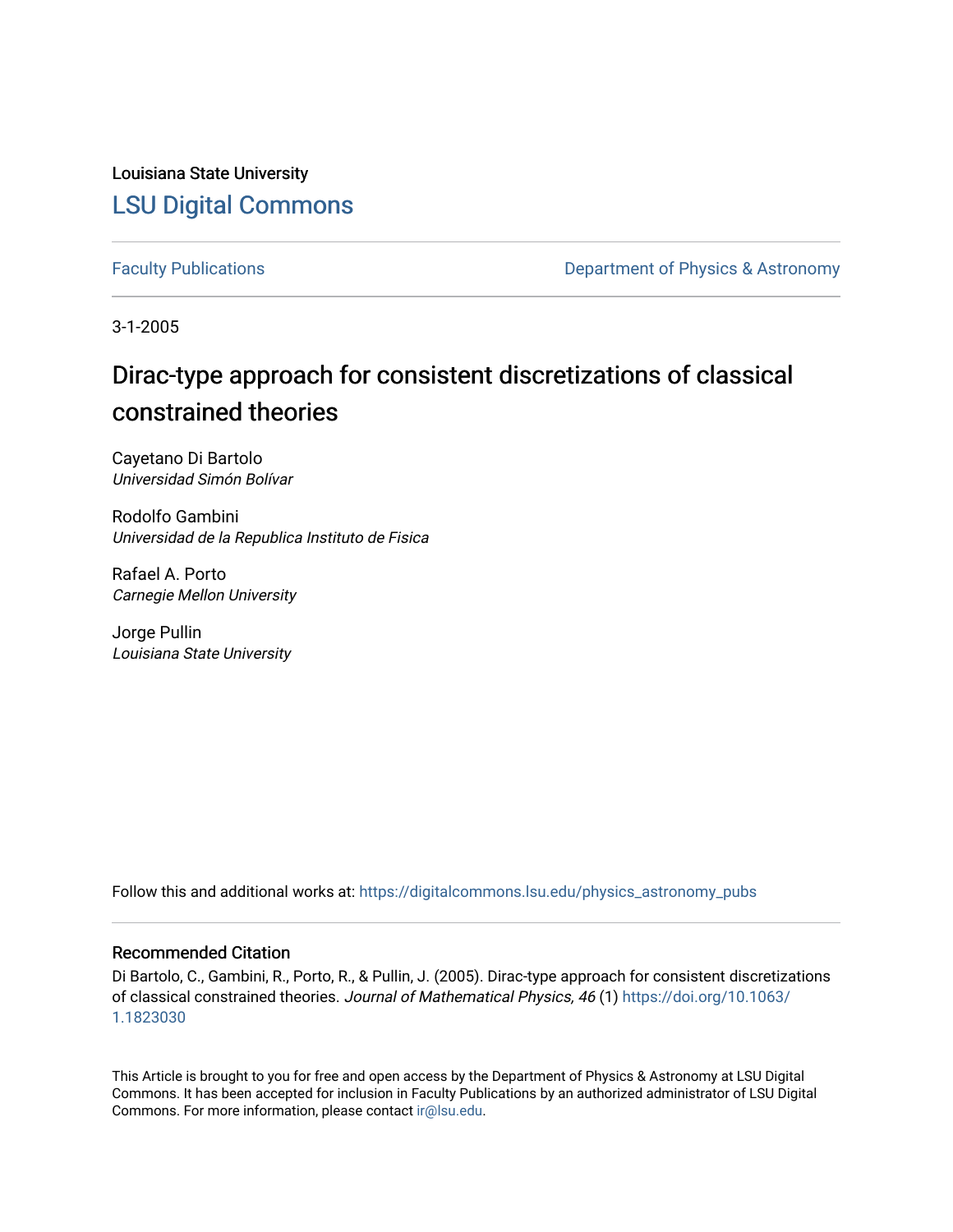## Dirac-like approach for consistent discretizations of classical constrained theories

Cayetano Di Bartolo<sup>1</sup>, Rodolfo Gambini<sup>2</sup>, Rafael A. Porto<sup>3</sup> and Jorge Pullin<sup>4</sup>

1. Departamento de Física, Universidad Simón Bolívar,

Aptdo. 89000, Caracas 1080-A, Venezuela.

2. Instituto de Física, Facultad de Ciencias,

Iguá 4225, esq. Mataojo, Montevideo, Uruguay.

3. Department of Physics,

Carnegie Mellon University, Pittsburgh, PA 15213

4. Department of Physics and Astronomy,

Louisiana State University, Baton Rouge, LA 70803-4001

We analyze the canonical treatment of classical constrained mechanical systems formulated with a discrete time. We prove that under very general conditions, it is possible to introduce nonsingular canonical transformations that preserve the constraint surface and the Poisson or Dirac bracket structure. The conditions for the preservation of the constraints are more stringent than in the continuous case and as a consequence some of the continuum constraints become second class upon discretization and need to be solved by fixing their associated Lagrange multipliers. The gauge invariance of the discrete theory is encoded in a set of arbitrary functions that appear in the generating function of the evolution equations. The resulting scheme is general enough to accommodate the treatment of field theories on the lattice. This paper attempts to clarify and put on sounder footing a discretization technique that has already been used to treat a variety of systems, including Yang–Mills theories, BF-theory and general relativity on the lattice.

## I. INTRODUCTION

We have recently introduced [\[1,](#page-11-0) [2\]](#page-11-1) a technique for treating the theories that arise when one discretizes (space)time in a constrained mechanical system or a continuum field theory. We have shown that this technique works for Yang–Mills and BF theories and implemented it for the gravitational case. Previous attempts to studying systems with discrete time had concentrated mostly on systems without constraints or with holonomic constraints only (for a review with a comprehensive reference list see [\[3](#page-11-2)].)

The idea consists on starting from a discretized action, constructing discrete Lagrange equations and introducing a symplectic structure in the discrete space. The evolution is implemented via canonical transformations and the consistency of the discrete theory determines in part the Lagrange multipliers. In some totally constrained systems, like general relativity, the resulting discrete theories are constraint-free since the constraints are solved for the Lagrange multipliers. This makes the quantization of the discrete theories considerably simpler than the continuum cases. This was exploited to make progress in solving the problem of time in quantum gravity [\[4](#page-11-3), [5\]](#page-11-4) and to implement the Page– Wootters relational time [\[5,](#page-11-4) [6\]](#page-11-5) and show that a fundamental decoherence arises in quantum mechanics from quantum gravity.

In this paper, we want to address in a more systematic way the issue of the canonical formulation of discrete constrained systems. Up to now, most of the analysis has been made on specific examples, and a canonical analysis, a la Dirac[\[7,](#page-11-6) [8\]](#page-11-7), is still lacking. In particular, the technique relied heavily on defining a canonical transformation that was initially singular (and therefore not a true canonical transformation) and showing that one could eliminate variables and end up with a true canonical transformation. Up to now this was shown in a case by case basis. This paper determines the general conditions needed for the construction of a proper canonical transformation by following a close analogue of the Dirac procedure, adapted to the discrete case. In particular, we note that there are several ways to proceed that yield equivalent results, but that may offer different advantages for particular systems.

In section II we will lay out the framework of how to deal with mechanical systems where time is discrete, including singular and non-singular systems. In section III we will develop a classification of constraints into first and second class suitable for the discrete context. In section IV we work out a specific example that exhibits the details of the formalism. In section V we discuss an alternative formulation of the formalism and we end with conclusions and discussion.

#### II. MECHANICS WITH DISCRETE TIME

We start by considering a continuum theory representing a mechanical system. Its Lagrangian will be denoted by  $\hat{L}(q^a, \dot{q}^a)$ ,  $a = 1...M$ . This setting is general enough to accommodate, for instance, totally constrained systems. In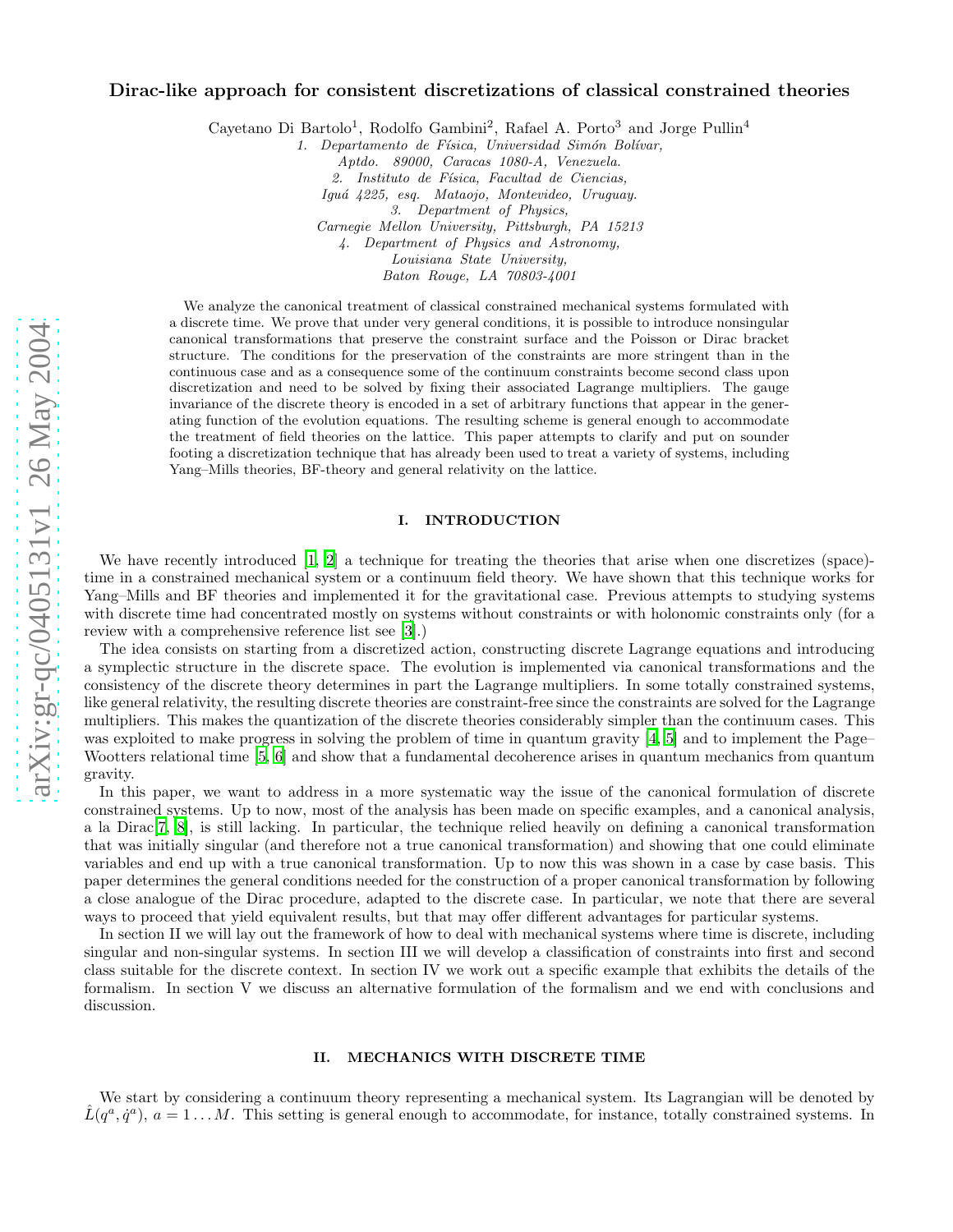such case  $\dot{q}$  will be the derivative of the canonical variables with respect to the evolution parameter. It is also general enough to include the systems that result from formulating on a discrete space-time lattice a continuum field theory.

We discretize the evolution parameter in intervals (possibly varying upon evolution)  $t_{n+1} - t_n = \epsilon_n$  and we label the generalized coordinates evaluated at  $t_n$  as  $q_n$ . We define the discretized Lagrangian as

$$
L(n, n+1) \equiv L(q_n^a, q_{n+1}^a) \equiv \epsilon_n \hat{L}(q^a, \dot{q}^a)
$$
\n<sup>(1)</sup>

where

$$
q = q_n \quad \text{and} \quad \dot{q} \equiv \frac{q_{n+1} - q_n}{\epsilon_n} \tag{2}
$$

The action can then be written as

$$
S = \sum_{n=1}^{N} L(n, n+1)
$$
 (3)

If the continuum theory is invariant under reparameterizations of the evolution parameter, one can show that the information about the intervals  $\epsilon_n$  may be absorbed in the Lagrange multipliers. In the case of standard mechanical systems it is simpler to use an invariant interval  $\epsilon_n = \epsilon$ .

The Lagrange equations of motion are obtained by requiring the action to be stationary under variations of the configuration variables  $q^a$  fixed at the endpoints of the evolution interval  $n = 0, n = N + 1$ ,

<span id="page-2-2"></span><span id="page-2-0"></span>
$$
\frac{\partial L(n, n+1)}{\partial q_n^a} + \frac{\partial L(n-1, n)}{\partial q_n^a} = 0.
$$
\n(4)

These equations define a unique evolution if the determinant

$$
\left| \frac{\partial^2 L(n, n+1)}{\partial q_{n+1}^b \partial q_n^a} \right| \neq 0.
$$
\n<sup>(5)</sup>

We will refer to this case as the nonsingular case. When the determinant vanishes, one will have to analyze the situation differently. Let us start with the nonsingular case.

#### A. Nonsingular case

In this case one can solve the Lagrange equations explicitly and the  $q_{n+1}$  are uniquely given as a function of  $q_n$  and  $q_{n-1}$ . This is the equivalent of the Hessian condition for the non-singular Lagrangian theories in the continuum. The resulting equations are "second order" in the sense that the  $q_n$ 's are determined provided one knows two previous time levels. One can introduce a "first order" formulation by introducing canonically conjugate variables as is usually done when introducing a Hamiltonian formulation in the continuum theories.

We introduce the following definition of variables that we will later show end up being canonically conjugate momenta of the configuration variables,

<span id="page-2-1"></span>
$$
p_{n+1}^a \equiv \frac{\partial L(n, n+1)}{\partial q_{n+1}^a} \tag{6}
$$

$$
p_n^a \equiv \frac{\partial L(n-1,n)}{\partial q_n^a} = -\frac{\partial L(n,n+1)}{\partial q_n^a} \tag{7}
$$

Where we have used Eq. [\(4\)](#page-2-0). The equations [\(6\)](#page-2-1) and [\(7\)](#page-2-1) define a canonical transformation for the variables  $q_n, p_n$  to  $q_{n+1}, p_{n+1}$  with a the type 1 generating function  $F_1 = -L(q_n^a, q_n^a + 1)$  provided that condition [\(5\)](#page-2-2) is fulfilled. Notice that the evolution scheme is implicit, one can use the bottom equation (since we are in the non-singular case) to give an expression for  $q_{n+1}$  in terms of  $q_n, p_n$ , which in turn can be substituted in the top equation to get an equation for  $p_{n+1}$  purely in terms of  $q_n, p_n$ .

It should be noted that there are several other possible choices, when going from the set of equations [\(6,7\)](#page-2-1) to an explicit evolution scheme. For example, one can choose to do things in a way that yields a closer analogy with the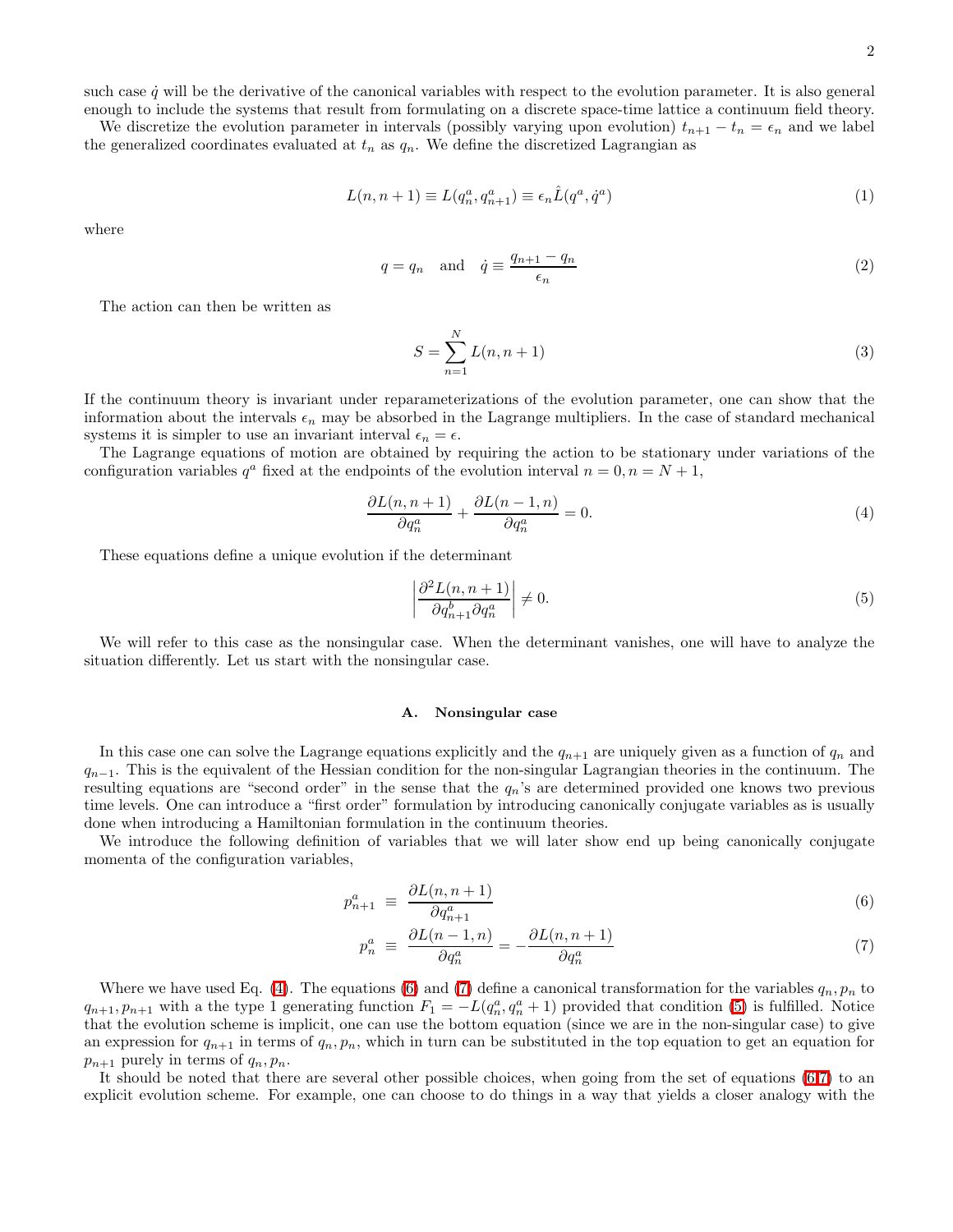standard Hamiltonian description in the continuum by introducing type two canonical transformations. To do this, we choose to invert equation [\(6\)](#page-2-1) for  $q_{n+1}^a \equiv q_{n+1}^a (q_n^b, p_{n+1}^b)$ , which is possible only if

$$
\left| \frac{\partial^2 L(n, n+1)}{\partial q_{n+1}^a \partial q_{n+1}^b} \right| \neq 0.
$$
\n(8)

We can now introduce a Legendre transform and define

<span id="page-3-0"></span>
$$
F_2(q_n, p_{n+1}) \equiv \sum_a q_{n+1}^a p_{n+1}^a - L(q_n, q_{n+1}).
$$
\n(9)

From here it is immediate to obtain

$$
q_{n+1}^b = \frac{\partial F_2}{\partial p_{n+1}^b} \tag{10}
$$

$$
\frac{\partial F_2}{\partial q_n^b} = \frac{-\partial L(n, n+1)}{\partial q_n^b} = p_n^b,\tag{11}
$$

where we have used the Lagrange equation in order to obtain the last equality. We easily recognize from here that  $F_2$  behaves as a type two generating function of the canonical transformation connecting level n with level  $n + 1$ .

<span id="page-3-2"></span>We may define now a sort of "type 2" Hamiltonian (in the sense that it depends on  $p_{n+1}$  and  $q_n$ ,  $H_2(p_{n+1}, q_n)$  given by,

$$
H_2(q_n, p_{n+1}) \equiv \sum_a p_{n+1}^a (q_{n+1}^a - q_n^a) - L(q_n, q_{n+1}) = F_2(q_n, p_{n+1}) - \sum_a p_{n+1}^a q_n^a.
$$
 (12)

which leads to the discrete Hamilton equations,

$$
q_{n+1}^b = q_n^b + \frac{\partial H_2}{\partial p_{n+1}^b} \tag{13}
$$

$$
p_n^b = p_{n+1}^b + \frac{\partial H_2}{\partial q_n^b}.\tag{14}
$$

It should be noted that although this formulation has a degree of analogy with the traditional Hamiltonian formulation, there are significant differences due to the fact that the conjugate variables live at different time slices. It would not be possible therefore to use this formulation to attempt to construct a Schrödinger equation starting from the above Hamiltonian.

Provided that the canonical map defined by  $F_2$  is invertible we end up with a discrete evolution implemented by a canonical transformation. It can be easily seen by using the Legendre transform that  $F_2$  will be invertible if and only if

$$
\left| \frac{\partial^2 F_2(n, n+1)}{\partial q_n^a p_{n+1}^b} \right| = - \left| \frac{\partial^2 L(n, n+1)}{\partial q_n^a q_{n+1}^b} \right| \times \left| \frac{\partial^2 L(n, n+1)}{\partial q_{n+1}^a q_{n+1}^b} \right|^{-1} \neq 0.
$$
\n(15)

Thus, in order to have canonical transformations generated by type two functions, the Hessian condition in the continuum time mechanics leads to two independent conditions in the discrete theory given by Eqs. [\(5\)](#page-2-2) and [\(8\)](#page-3-0). Notice however that [\(8\)](#page-3-0) is not necessary for introducing a symplectic structure.

It is clear that when one builds a canonical discrete theory there are four possibilities depending on which pair of variables one chooses to construct the generating functional of the canonical transformation, either  $q_n, q_{n+1}, q_n, p_{n+1}$ ,  $p_n, q_{n+1}, p_n, p_{n+1}$ . In this subsection we considered only two, but the others can be easily generalized from the discussion here.

#### B. The singular case

Let us consider as before the generic discrete Lagrangian  $L(n, n + 1) = L(q_n^a, q_{n+1}^a)$  with  $a = 1...M$ . It leads to the equations we already discussed,

<span id="page-3-1"></span>
$$
p_{n+1}^a = \frac{\partial L(n, n+1)}{\partial q_{n+1}^a} \tag{16}
$$

$$
p_n^a = -\frac{\partial L(n, n+1)}{\partial q_n^a} \tag{17}
$$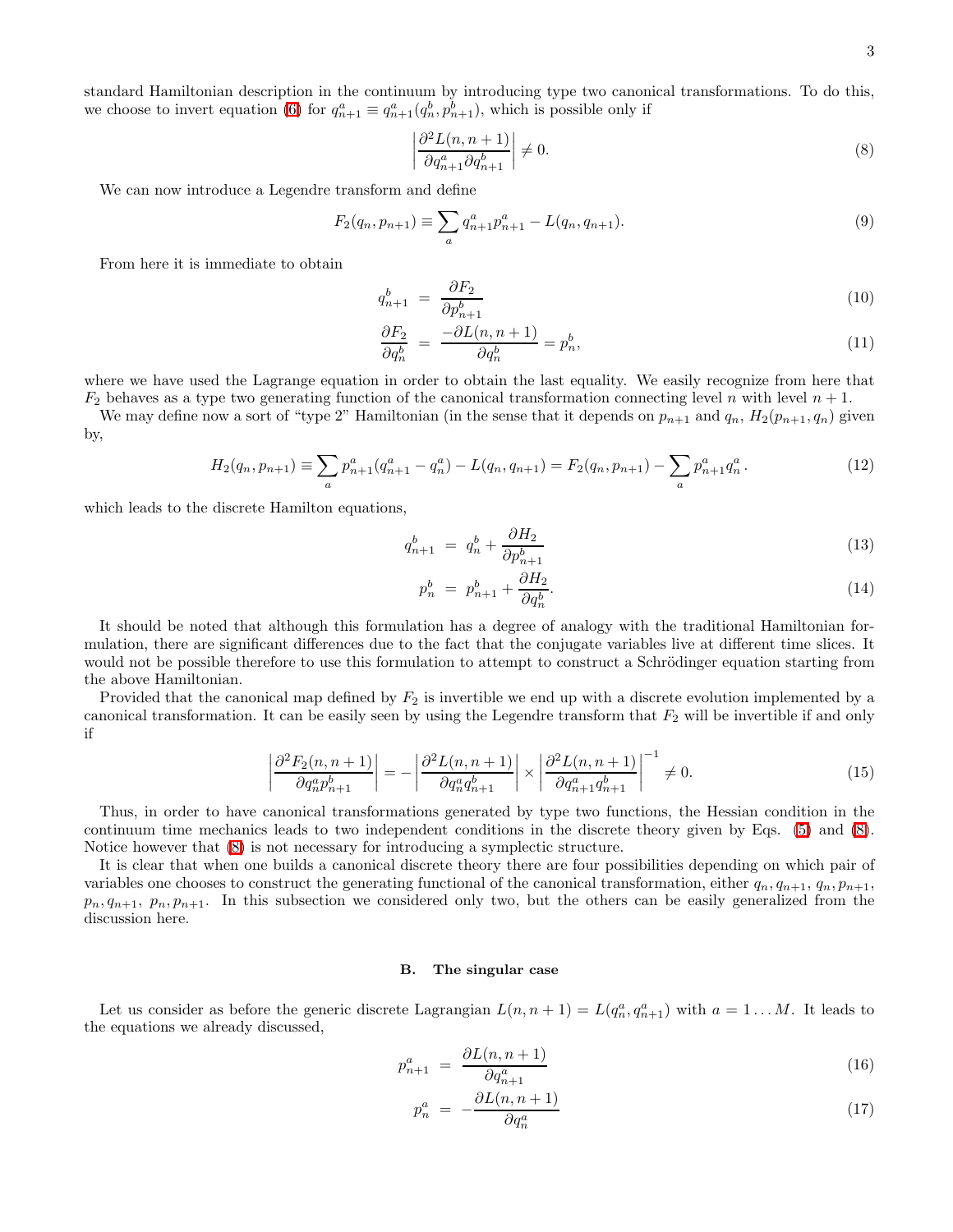If  $\begin{array}{c} \hline \rule{0pt}{2ex} \rule{0pt}{2ex} \rule{0pt}{2ex} \rule{0pt}{2ex} \rule{0pt}{2ex} \rule{0pt}{2ex} \rule{0pt}{2ex} \rule{0pt}{2ex} \rule{0pt}{2ex} \rule{0pt}{2ex} \rule{0pt}{2ex} \rule{0pt}{2ex} \rule{0pt}{2ex} \rule{0pt}{2ex} \rule{0pt}{2ex} \rule{0pt}{2ex} \rule{0pt}{2ex} \rule{0pt}{2ex} \rule{0pt}{2ex} \rule{0pt}{2ex} \rule{0pt}{2ex} \rule{0pt}{2ex} \rule{0pt}{2ex} \rule{$  $\partial^2 L(n,n+1)$  $\partial q_{n+1}^a \partial q_n^b$  $\begin{array}{c} \hline \rule{0pt}{2ex} \rule{0pt}{2ex} \rule{0pt}{2ex} \rule{0pt}{2ex} \rule{0pt}{2ex} \rule{0pt}{2ex} \rule{0pt}{2ex} \rule{0pt}{2ex} \rule{0pt}{2ex} \rule{0pt}{2ex} \rule{0pt}{2ex} \rule{0pt}{2ex} \rule{0pt}{2ex} \rule{0pt}{2ex} \rule{0pt}{2ex} \rule{0pt}{2ex} \rule{0pt}{2ex} \rule{0pt}{2ex} \rule{0pt}{2ex} \rule{0pt}{2ex} \rule{0pt}{2ex} \rule{0pt}{2ex} \rule{0pt}{2ex} \rule{$ vanishes and its rank is K, the system is singular and has  $M - K$  constraints of the form

$$
\Phi_A(q_n^a, p_n^a) = 0\tag{18}
$$

that result from Eq[\(17\)](#page-3-1), and  $M - K$  constraints

$$
\Psi_A(q_{n+1}^a, p_{n+1}^a) = 0 \tag{19}
$$

resulting from Eq[\(16\)](#page-3-1). The evolution of the configuration variables from level n to  $n+1$  is given by solving for  $q_{n+1}^a$ the Eqs. [\(17\)](#page-3-1). As the system is singular the evolution depends of  $(M - K)$  arbitrary functions  $V^A$ 

<span id="page-4-0"></span>
$$
q_{n+1}^a = f^a(q_n^b, p_n^b, V^A). \tag{20}
$$

We shall follow closely the standard Dirac canonical procedure of continuum mechanics. In this case, the analysis of a constraint system goes trough two steps. The first step consists in the definition of a set of evolution equations that weakly preserve the constraints and the Poisson symplectic structure. To do that one defines the total Hamiltonian  $H_T = H_0 + V^{\alpha} \phi_{\alpha}$  where  $\phi_{\alpha}$  are the primary constraints, and the  $V^{\alpha}$  are partially determined in order to preserve all the constraints of the system. Even though some of the  $V's$  may be arbitrary functions, once they are specified, the evolution generated by  $H_T$  preserves the Poisson brackets and the dynamical evolution is consistent at the classical level with the constraint structure. The second step is only required to quantize the system and consists in the identification of the first and second class constraints and the introduction of the Dirac brackets that enforce strongly the second class constraints.

As we shall see, the same procedure may be followed in the discrete case. The main difference is the implementation of the canonical transformation that is not generated by a Hamiltonian but by a canonical transformation of type 2, 3, or 4.

Let us start by completing the evolution equations. We need to add to Eq[\(20\)](#page-4-0) an equation for  $p_{n+1}$ 

<span id="page-4-3"></span>
$$
p_{n+1}^a = \left. \frac{\partial L(q_n, q_{n+1})}{\partial q_{n+1}^a} \right|_{q_{n+1}^a = f^a(q_n^b, p_n^b, V^A)}.
$$
\n
$$
(21)
$$

We now impose the preservation of the constraints

<span id="page-4-2"></span><span id="page-4-1"></span>
$$
\Phi_A(q_{n+1}^a, p_{n+1}^a) = \Phi_A\left(f_{n}^a, \frac{\partial L(q_n, f^a)}{\partial q_{n+1}^a}\right) = 0.
$$
\n(22)

Furthermore, we need to impose the  $n+1$  level constraints at level  $n, \Psi_A(q_n^a, p_n^a) = 0$  and impose the consistency conditions

$$
\Psi_A \left( f^a{}_n, \frac{\partial L(q_n, f^a)}{\partial q^a_{n+1}} \right) = 0. \tag{23}
$$

Three different cases may occur:

- a) Eqs.[\(22](#page-4-1)[,23\)](#page-4-2) vanish automatically, and therefore we are not led to new conditions.
- b) They lead to inconsistencies, and the dynamical system is inconsistent.
- c) New secondary constraints  $C(q_n^a, p_n^a)$  appear or/and some of the arbitrary functions  $V^A$  are determined, that is  $V^A = V^A(q_n^a, p_n^a, v^\alpha)$  with  $\alpha = 1...R \leq (N - K)$ , and  $v^\alpha$  arbitrary functions. The process is repeated until consistency is achieved. That is, until the consistency conditions are automatically satisfied without further constraints and conditions for V.

Substituting  $V^A$  in [\(20\)](#page-4-0) and [\(21\)](#page-4-3) we get the evolution equations that preserve all the constraints: primary, secondary, tertiary, and so on,

<span id="page-4-5"></span><span id="page-4-4"></span>
$$
q_{n+1}^a = f^a(q_n^b, p_n^b, V^A(q, p, v)) = \tilde{f}^a(q_n^b, p_n^b, v^\alpha)
$$
\n(24)

$$
p_{n+1}^a = g^a(q_n^b, p_n^b, v^\alpha) \tag{25}
$$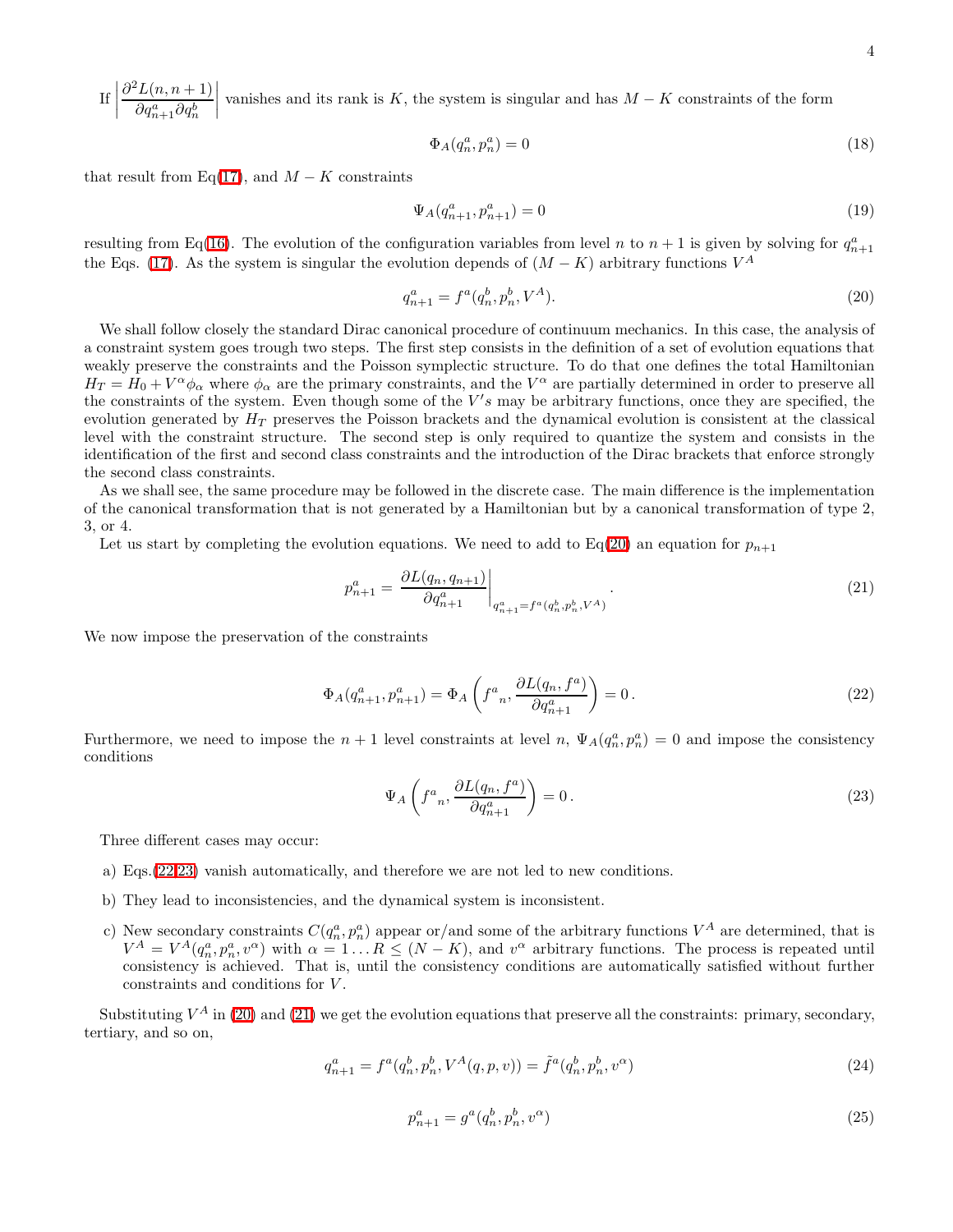Initial values need to be restricted by the  $n = 0$  level constraints,

$$
\Phi_A(q_0^a, p_0^a) = \Psi_A(q_0^a, p_0^a) = 0.
$$
\n(26)

In order to have a complete analogy with the continuum case, we still need to analyze under what conditions this evolution also preserves the Poisson bracket structure. As in the continuum case we assume that the arbitrary functions  $v$  have been fixed. Three different cases may arise depending on if one chooses to implement things in terms of a canonical transformation of type 2, 3 or 4:

Case I) The equation[\(24\)](#page-4-4) is invertible for  $q_n^a$ : that is,  $\begin{array}{c} \begin{array}{c} \begin{array}{c} \end{array} \\ \begin{array}{c} \end{array} \end{array} \end{array}$  $\partial q^a_{n+1}$  $\partial q^b_n$   $\neq 0$  and therefore one can write

$$
q_n^a = h^a(q_{n+1}^b, p_n^b). \tag{27}
$$

Notice that, under these hypotheses, there are no pseudo-constraints of the form  $G(q_{n+1}^a, p_n^a) = 0$ . We call these pseudo-constraints because they involve variables at different instants of time.

We may define a type 3 generating functions of canonical transformations,

<span id="page-5-1"></span>
$$
F_3(q_{n+1}^b, p_n^b) = [p_n^b q_n^b + L(q_n, q_{n+1})] \big|_{q_n^b = h^b}.
$$
\n(28)

Then we have

$$
\frac{\partial F_3(q_{n+1}^a, p_n^a)}{\partial p_n^b} = q_n^b = h^b(q_{n+1}^a, p_n^a),\tag{29}
$$

and

$$
\frac{\partial F_3(q_{n+1}^a, p_n^a)}{\partial q_{n+1}^b} = \left. \frac{\partial L(q_n^a, q_{n+1}^a)}{\partial q_{n+1}^b} \right|_{q_n = h} = p_{n+1}^b.
$$
\n(30)

Notice that in the last equality there are also contributions coming from the dependence on  $q_{n+1}$  of the level n variables  $q_n$ , but these contributions cancel because of the definition of the canonical momenta. The information about the momenta is completely encoded in the evolution equations  $q_{n+1}^a = h^a$  and the constraints. As the first equation is equivalent to [\(24\)](#page-4-4) one ends up recovering the fundamental evolution equations as a canonical transformation generated by  $F_3$ . Furthermore,

$$
\left| \frac{\partial F_3(q_{n+1}^a, p_n^a)}{\partial p_n^b \partial q_{n+1}^a} \right| = \left| \frac{\partial q_n^b}{\partial q_{n+1}^a} \right| \neq 0 \tag{31}
$$

due to the fact that we have assumed that  $\begin{array}{|c|c|} \hline \multicolumn{1}{|c|}{3} & \multicolumn{1}{|c|}{4} \multicolumn{1}{|c|}{5} \multicolumn{1}{|c|}{6} \multicolumn{1}{|c|}{6} \multicolumn{1}{|c|}{6} \multicolumn{1}{|c|}{5} \multicolumn{1}{|c|}{6} \multicolumn{1}{|c|}{6} \multicolumn{1}{|c|}{6} \multicolumn{1}{|c|}{6} \multicolumn{1}{|c|}{6} \multicolumn{1}{|c|}{6} \multicolumn{1}{|c|}{6} \multicolumn{1}{|c|}{6} \multicolumn{1}{|c|$  $\partial q_{n+1}^b$  $\partial q^a_n$  $\neq 0$ , and consequently  $F_3$  is a non singular generating function and therefore the resulting canonical transformation preserves the Poisson bracket structure.

Case II) The equation[\(25\)](#page-4-5) is invertible for  $p_n^a$ : that is  $\partial p_{n+1}^a$  $\partial p_{n}^b$  $\begin{array}{c} \hline \end{array}$  $\neq 0$  and therefore one can write,

<span id="page-5-0"></span>
$$
p_n^a = g^a(q_n^b, p_{n+1}^b). \tag{32}
$$

Notice that, under these hypotheses, there are no pseudo-constraints of the form  $G(q_n^a, p_{n+1}^a) = 0$ . By substituting [\(32\)](#page-5-0) in [\(24\)](#page-4-4), one gets

$$
q_{n+1}^a = k^a(q_n^b, p_{n+1}^b), \tag{33}
$$

which allows to introduce a type 2 generating function

$$
F_2(q_n^b, p_{n+1}^b) = [p_{n+1}^b q_{n+1}^b - L(q_n, q_{n+1})] \big|_{q_{n+1}^b = k^b}
$$
\n(34)

One can now easily check that this generating function reproduces the evolution equations [\(24\)](#page-4-4) and [\(25\)](#page-4-5) and defines a non singular canonical transformation that preserves the Poisson Brackets in the evolution.

Case III) Even when the system has pseudo-constraints of the form  $G(q_{n+1}^a, p_n^a) = 0$  and  $F(q_n^a, p_{n+1}^a) = 0$  one may be able to find a canonical transformation provided that the system does not have pseudo-constraints of the form  $F(p_n^a, p_{n+1}^a) = 0$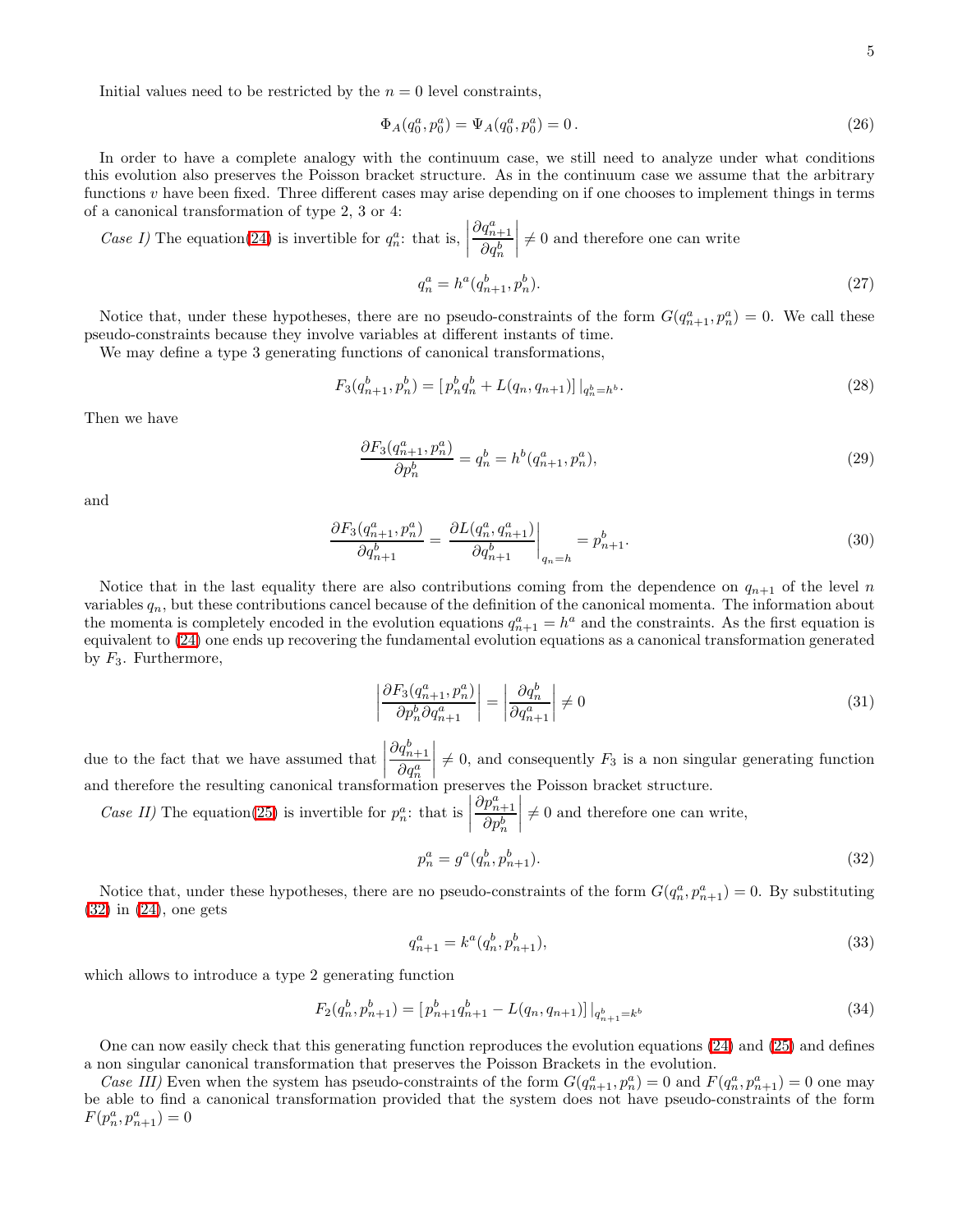In fact, by using Eq.[\(25\)](#page-4-5) one can invert for

$$
q_n^a = l^a(p_n^b, p_{n+1}^b),\tag{35}
$$

and substituting in [\(24\)](#page-4-4) get

$$
q_{n+1}^a = m^a(p_n^b, p_{n+1}^b). \tag{36}
$$

A generating function of type 4 that does the same job that the two previous ones may now be introduced,

$$
F_4(p_n^b, p_{n+1}^b) = \left[ -p_{n+1}^b q_{n+1}^b + p_n^b q_n^b + L(q_n, q_{n+1}) \right] \Big|_{q_n^b = l^b}^{q_{n+1}^b = m^b}
$$
\n
$$
(37)
$$

All of the discrete systems that have been treated up to now in the literature may be analyzed by following this canonical procedure, allowing to preserve the constraints and the Poisson bracket structure. Later on we will show an example of a system of this type in order to analyze how this procedure works in a concrete case.

It should be noted that there may exist mechanical systems that do not fall into any of the above classifications. For instance, a system could have pseudo-constraints of all the types listed above. In such cases one will need to develop further techniques to treat them. For instance one could introduce canonical transformations of a given type for some of the variables and of a different type for other variables. This would require further study and it does not appear necessary for the systems that have been analyzed up to present.

## III. CLASSIFICATION OF THE CONSTRAINTS

At this point we have a set of constraints primary, secondary, tertiary, etc, of the form  $\chi_Z(q^a, p^a) = 0$  with  $Z = 1...A$  with A the total number of independent constraints, that are preserved under the evolution given by the equations $(24,25)$  $(24,25)$  provided part or all the arbitrary functions V are conveniently fixed.

As in the continuum case it is convenient to introduce the notion of first and second class constraints, in order to quantize the theory. A constraint is of first class if it commutes with all the constraints, if that is not the case it is of second class. As in the continuum case one can define first class functions of the canonical variables  $f(q, p)$  that are not necessarily constraints. Such a function will be first class if it commutes with all the constraints. Second class constraints may be imposed strongly by introducing Dirac brackets. As the evolution equations preserve the Poisson structure, they will preserve de Dirac structure because Dirac brackets are defined in terms of Poisson brackets. One ends up with a theory with a set of evolution equations that preserve the symplectic structure of the system, and therefore may be quantized by describing the evolution in terms of unitary operators.

In the discrete case there is not a straightforward relation between the number of first and second class constraints and the number of phase space degrees of freedom. This is due to the fact that now the evolution of the constraints is not directly related with their Poisson brackets with a total Hamiltonian. Thus, the fact that a constraint does not commute with others is not easily related with the determination of an arbitrary function. It is still very easy to determine the number of phase space degrees of freedom. In fact this number is given by two times the number of configuration variables minus the total number of constraints minus the number of arbitrary functions v.

## IV. AN EXAMPLE OF CONSTRAINED SYSTEM WITH SECOND CLASS CONSTRAINTS

To illustrate the techniques elaborated above, we would like to discuss a model that is simple, yet addresses in a non-trivial way the main points we discussed. This example had been treated using ad-hoc techniques in [\[4\]](#page-11-3). The model consists of a parameterized free particle in a two dimensional space-time under the influence of a linear potential. The discrete Lagrangian is given by,

$$
L_n \equiv L(q_n^a, \pi_n^a, N_n, q_{n+1}^a, \pi_{n+1}^a, N_{n+1}) = \pi_n^a (q_{n+1}^a - q_n^a) - N_n [\pi_n^0 + \frac{1}{2} (\pi_n^1)^2 + \alpha q_n^1]. \tag{38}
$$

We have chosen a first order formulation for the particle. However, this Lagrangian is of the type we considered in this paper, one simply needs to consider all variables,  $q^a, \pi^a, N$  as configuration variables. The system is clearly singular since the  $\pi$ 's and N only appear at level n (or in the continuum Lagrangian, their time derivatives are absent). When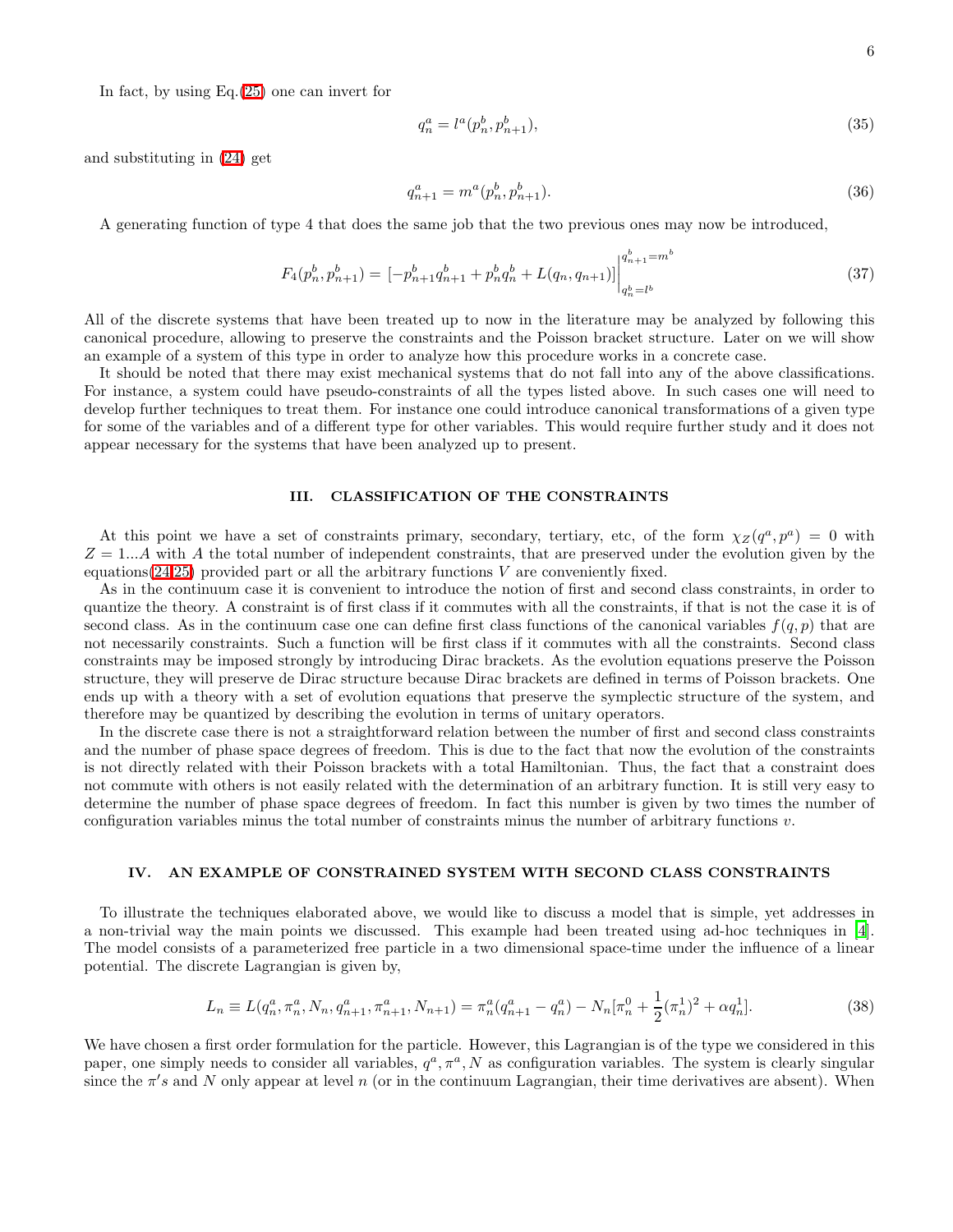7

considered as a Type I generating function, the above Lagrangian leads to the equations

<span id="page-7-0"></span>
$$
p_{\pi,n+1}^a = \frac{\partial L_n}{\partial \pi_{n+1}^a} = 0,\tag{39}
$$

$$
p_{q,n+1}^a = \frac{\partial L_n}{\partial q_{n+1}^a} = \pi_n^a,\tag{40}
$$

$$
p_{N,n+1} = \frac{\partial L_n}{\partial N_{n+1}} = 0,\tag{41}
$$

and

$$
p_{\pi,n}^a = -\frac{\partial L_n}{\partial \pi_n^a} = -(q_{n+1}^a - q_n^a) + \pi_n^1 N_n \delta_1^a + N_n \delta_0^a,
$$
\n(42)

$$
p_{q,n}^a = -\frac{\partial L_n}{\partial q_n^a} = \pi_n^a + \delta_1^a \alpha N_n,\tag{43}
$$

$$
p_{N,n} = -\frac{\partial L_n}{\partial N_n} = \pi_n^0 + \frac{1}{2} (\pi_n^1)^2 + \alpha q_n^1. \tag{44}
$$

One can easily recognize that the system has six constraints: three at the  $n+1$  level, and three at the n level. They are:

$$
\psi_1^a \equiv p_{\pi, n+1}^a = 0,\tag{45}
$$

$$
\psi_2 \equiv p_{N,n+1} = 0,\tag{46}
$$

$$
\Phi_1^a \equiv p_{q,n}^a - (\pi_n^a + \delta_1^a \alpha N_n), \tag{47}
$$

$$
\Phi_2 \equiv p_{N,n} - [\pi_n^0 + \frac{1}{2} (\pi_n^1)^2 + \alpha q_n^1]. \tag{48}
$$

Therefore the evolution depends on three arbitrary functions  $V_{N,n}, V_{\pi,n}^a$ ,

$$
q_{n+1}^a = q_n^a + \pi_n^1 N_n \delta_1^a + N_n \delta_0^a - p_{\pi,n}^a \tag{49}
$$

$$
\pi_{n+1}^a = \pi_n^a + V_{\pi,n}^a \tag{50}
$$

$$
N_{n+1} = N_n + V_{N,n}.\tag{51}
$$

The preservation of the  $\psi$  constraints from level n to level  $n+1$  is automatically ensured from [\(23\)](#page-4-2). Now we impose the preservation of the  $\Phi$  constraints upon evolution. Let us begin with  $\Phi_1^0$ :

$$
\Phi_{1n+1}^0 \equiv p_{q,n+1}^0 - \pi_{n+1}^0 = p_{q,n}^0 - \pi_n^0 - V_{\pi,n}^0 = 0,\tag{52}
$$

which taking into account the constraint  $\Phi_{1n}^0$  implies  $V_{\pi,n}^0 = 0$ .

For the  $\overline{\Phi_2}$  one gets the equation

$$
\Phi_{2n+1} = \pi_n^0 + \alpha (q_n^1 + \pi_n^1 N_n) + (\pi_n^1 + V_n^{\pi 1})^2 / 2 = 0,
$$
\n(53)

that taking into account the constraint  $\Phi_{2n}$  implies that

$$
V_{\pi,n}^1 = -\pi_n^1 + \epsilon \sqrt{(\pi_n^1)^2 - 2\pi_n^1 N_n \alpha}
$$
\n(54)

where  $\epsilon = \pm 1$ .

Finally we have

$$
\Phi_{1n+1}^1 = p_{q,n}^1 - N_n \alpha - \pi_n^1 - V_{\pi,n}^1 - \alpha (N_n + V_{N,n}) = 0,
$$
\n(55)

that after imposing the constraint at level  $n$  leads to

$$
V_{N,n} = -\frac{1}{\alpha} V_{\pi,n}^1 - N_n.
$$
\n(56)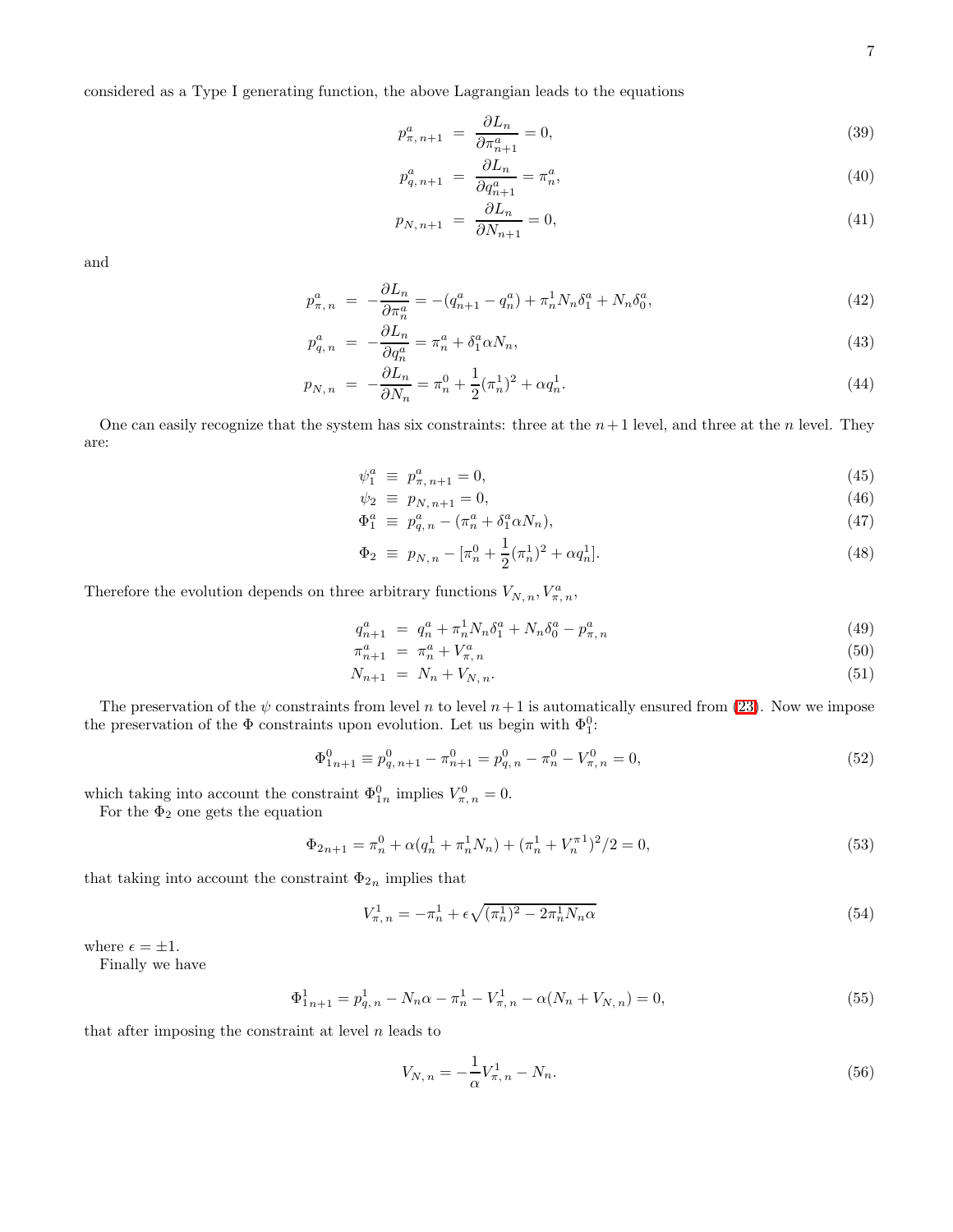Thus, the evolution equations for the configuration variables are

<span id="page-8-2"></span>
$$
q_{n+1}^a = q_n^a + \pi_n^1 N_n \delta_1^a + N_n \delta_0^a \tag{57}
$$

$$
\pi_{n+1}^0 = \pi_n^0,
$$
\n
$$
\pi_{n+1}^1 = \epsilon \sqrt{(\pi_n^1)^2 - 2\pi_n^1 N_n \alpha},
$$
\n(58)\n(59)

$$
N_{n+1} = \frac{1}{\alpha} [\pi_n^1 - \epsilon \sqrt{(\pi_n^1)^2 - 2\pi_n^1 N_n \alpha}].
$$
\n(60)

We are now ready to define an invertible canonical transformation with the help of a type 3 generating function. Notice that these evolution equations are invertible for  $q_n^a$ , and therefore we are in the case I. The inverse is given by a set of equations of the form  $q_n(q_{n+1})$ , explicitly given by,

<span id="page-8-0"></span>
$$
q_n^1 = q_{n+1}^1 - \pi_{n+1}^1 N_{n+1} - \frac{\alpha}{2} (N_{n+1})^2,
$$
\n(61)

$$
q_n^0 = q_{n+1}^0 - \frac{\pi_{n+1}^1 N_{n+1} + \frac{\alpha}{2} (N_{n+1})^2}{\pi_{n+1}^1 + \alpha N_{n+1}},
$$
\n(62)

$$
\pi_n^0 = \pi_{n+1}^0,\tag{63}
$$

$$
\pi_n^1 = \pi_{n+1}^1 + \alpha N_{n+1},
$$
\n
$$
\pi_{n+1}^1 \cdot N_{n+1} + \frac{\alpha}{\alpha} (N_{n+1})^2
$$
\n(64)

$$
N_n = \frac{\pi_{n+1}^1 N_{n+1} + \frac{\infty}{2} (N_{n+1})^2}{\pi_{n+1}^1 + \alpha N_{n+1}}.
$$
\n(65)

Recalling that  $F_3$  is given by equation [\(28\)](#page-5-1) we obtain,

$$
F_3 = p_{\pi,n}^0 \pi_{n+1}^0 + p_{\pi,n}^1 (\alpha N_{n+1} + \pi_{n+1}^1) + p_{q,n}^0 q_{n+1}^0 + \frac{1}{2} N_{n+1} [\alpha^2 N_{n+1}^2 + 3 \alpha N_{n+1} \pi_{n+1}^1 + 2(\pi_{n+1}^1)^2]
$$
  

$$
- \frac{N_{n+1} (\alpha N_{n+1} + 2 \pi_{n+1}^1)}{2(\alpha N_{n+1} + \pi_{n+1}^1)} \left[ p_{q,n}^0 - p_{N,n} + \frac{1}{2} (\pi_{n+1}^1)^2 + \alpha q_{n+1}^1 \right] + p_{q,n}^1 \left( q_{n+1}^1 - \frac{\alpha}{2} N_{n+1}^2 - N_{n+1} \pi_{n+1}^1 \right). \tag{66}
$$

<span id="page-8-1"></span>One can check that Eqs. [\(61\)](#page-8-0) to [\(65\)](#page-8-0) are easily recovered by taking the partial derivative with respect to  $p_n^a$ . By differentiating with respect to  $q_{n+1}^a$  one gets

$$
p_{q,n+1}^0 = p_{q,n}^0,\tag{67}
$$

$$
p_{q,n+1}^1 = p_{q,n}^1 - \frac{\alpha}{2} A_n N_{n+1} (\alpha N_{n+1} + 2\pi_{n+1}^1),
$$
\n(68)

$$
p_{\pi,n+1}^0 = p_{\pi,n}^0 \tag{69}
$$

$$
p_{\pi,n+1}^1 = p_{\pi,n}^1 + \frac{N_{n+1}}{2} \left[ 3\alpha N_{n+1} - 2p_{q,n}^1 + 4\pi_{n+1}^1 + 2B_n A_n - A_n (\pi_{n+1}^1 + B_n A_n)(\alpha N_{n+1} + 2\pi_{n+1}^1) \right], \tag{70}
$$

$$
p_{N,n+1} = \frac{3}{2} \alpha^2 N_{n+1}^2 + \alpha p_{\pi,n}^1 - p_{q,n}^1 \pi_{n+1}^1 + (\pi_{n+1}^1)^2 + B_n
$$
  
+  $\alpha N_{n+1} \left[ -p_{q,n}^1 + 3\pi_{n+1}^1 - \frac{1}{2} B_n A_n^2 (\alpha N_{n+1} + 2\pi_{n+1}^1) \right],$  (71)

where we have introduced

$$
A_n \equiv (\alpha N_{n+1} + \pi_{n+1}^1)^{-1}, \tag{72}
$$

$$
B_n \equiv p_{N,n} - p_{q,n}^0 - \frac{1}{2} (\pi_{n+1}^1)^2 - \alpha q_{n+1}^1. \tag{73}
$$

By substituting in Eqs. [\(67\)](#page-8-1) to [\(71\)](#page-8-1) the variables  $q_{n+1}$  and using the level n constraints one gets Eqs. [\(39\)](#page-7-0) to [\(41\)](#page-7-0), which is a canonical transformation that reproduces, on the constraint surface, the evolution equations of the discrete particle.

What remains to be done is to identify the second class constraints and impose them strongly. The complete set of six constraints of this model  $\psi$  and  $\Phi$  are second class and allow to solve for  $\pi^a$  and N and eliminate completely these variables and their complex conjugates  $P_{\pi}$  and  $P_N$ .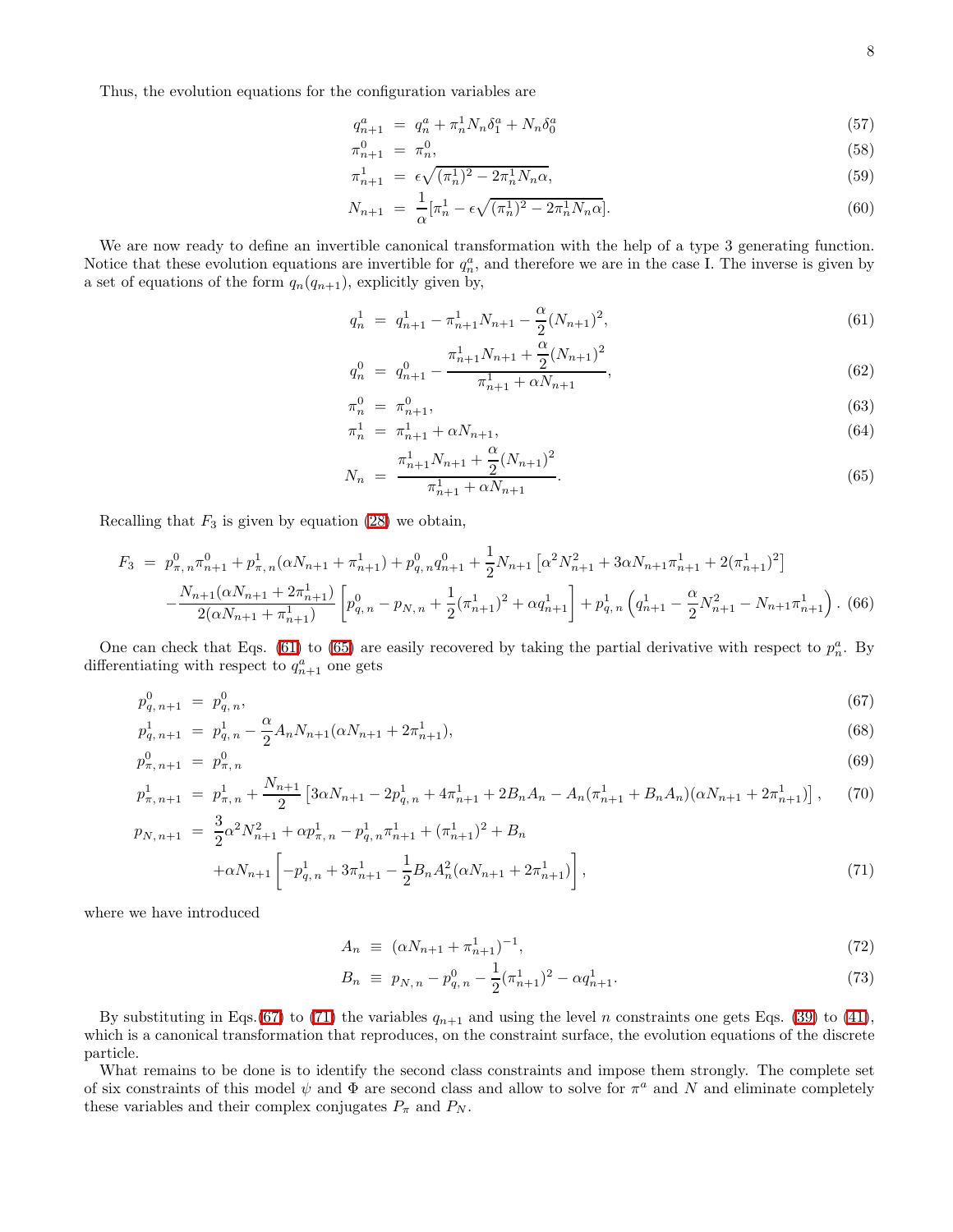One can proceed in two different ways. The first alternative is to start by observing that  $P_{\pi}$  and  $P_N$  vanish strongly, and then to solve for  $\pi$  and N in terms of the  $n+1$  level variables, leading to

$$
\pi_n^0 = p_{q, n+1}^0,\tag{74}
$$

$$
\pi_n^1 = p_{q, n+1}^1,\tag{75}
$$

$$
N_n = \frac{C_{n+1}}{\alpha p_{q,n+1}^1},\tag{76}
$$

where  $C_{n+1} = p_{q,n+1}^0 + (p_{q,n+1}^1)^2/2 + \alpha q_{n+1}^1$ . The relevant evolution equations are obtained from [\(57](#page-8-2)[,67,68\)](#page-8-1), and are given by

$$
q_{n+1}^0 = q_n^0 + N_n = q_n^0 + \frac{C_{n+1}}{\alpha p_{q,n+1}^1},\tag{77}
$$

$$
q_{n+1}^1 = q_n^1 + N_n \pi_n^1 = q_n^1 + \frac{C_{n+1}}{\alpha},
$$
\n(78)

$$
p_{q,n}^0 = p_{q,n+1}^0,\tag{79}
$$

$$
p_{q,n}^1 = p_{q,n+1}^1 + \alpha N_n = p_{q,n+1}^1 + \frac{C_{n+1}}{p_{q,n+1}^1},
$$
\n(80)

and we recover the evolution equations obtained in [\[4](#page-11-3)].

The second alternative consists in solving for  $\pi$  and N in terms of the n level variables, leading to

$$
\pi_n^0 = p_{q,n}^0, \tag{81}
$$

$$
\pi_n^1 = \epsilon \sqrt{-2(p_{q,n}^0 + \alpha q_n^1)},\tag{82}
$$

$$
N_n = \frac{1}{\alpha} \left( p_{q,n}^1 - \epsilon \sqrt{-2(p_{q,n}^0 + \alpha q_n^1)} \right), \tag{83}
$$

and from here, computing the evolution equations by using [\(57,](#page-8-2)[67,68\)](#page-8-1). The two methods yield evolution schemes of different functional form since one propagates "forward" in time and the other "backward". The inequivalence in the functional form stems from the fact that the discretization of the time derivatives chosen in the Lagrangian is not centered. It should be emphasized that if one starts from given initial data and propagates forwards with the first system of equations and then backwards using the second, one will return to the same initial data.

Notice that we have 6 second class constraints, and the initial number of phase space degrees of freedom was 10. By noticing that there are no arbitrary functions left, one is left with 4 degrees of freedom on the constraint surface. The continuum model had two degrees of freedom.

The procedure we have followed here is completely general and may be simplified when one is treating specific cases. For instance, as it happens in the continuum theory [\[8\]](#page-11-7) it is sometimes possible to implement the canonical analysis by first solving the constraints for the unphysical degrees of freedom  $N, \pi, p^N, p^{\pi}$  and then introducing a generating functional on the physical degrees of freedom by following the procedure of the previous sections. In this particular case it is easy to show that, for  $p^{q^1} \neq 0$ ,  $\begin{array}{c} \hline \end{array}$  $\partial q_{n+1}^{a}$  $\partial q^b_n$   $\neq$  0, where  $q^a \equiv (q^1, q^0)$ , and thus it is possible to construct an  $F_3$  generating functional. In all the models treated up to now in the literature the unphysical degrees of freedom were eliminated before obtaining the canonical transformation for the evolution of the physical degrees of freedom. In order to keep the analysis general in a simple model, here we have kept all the variables involved in this approach.

#### V. TREATMENT IN TERMS OF TYPE II GENERATING FUNCTIONS

Up to now, we have taken as the starting point a singular Type I generating function given by  $F_1 = -L(q_n^a, q_{n+1}^a)$ . It is interesting to analyze how singular systems may be described in terms of other types of generating functions.

Let us assume that neither condition  $(8)$  nor condition  $(5)$  are fulfilled by the discrete system and, therefore, we are in the singular case. Then, it may be immediately seen, by using [\(16\)](#page-3-1),and taking into account that the determinant that appears in [\(8\)](#page-3-0) now vanishes, that singular systems with first order Lagrangians in the continuum lead to the presence of pseudo-constraints  $\phi_{\alpha}(q_n, p_{n+1}) = 0$ , in the theory. Recall that these pseudo-constraints are similar to the constraints that arise in the continuum case, but mixing configuration variables at one level with momenta in the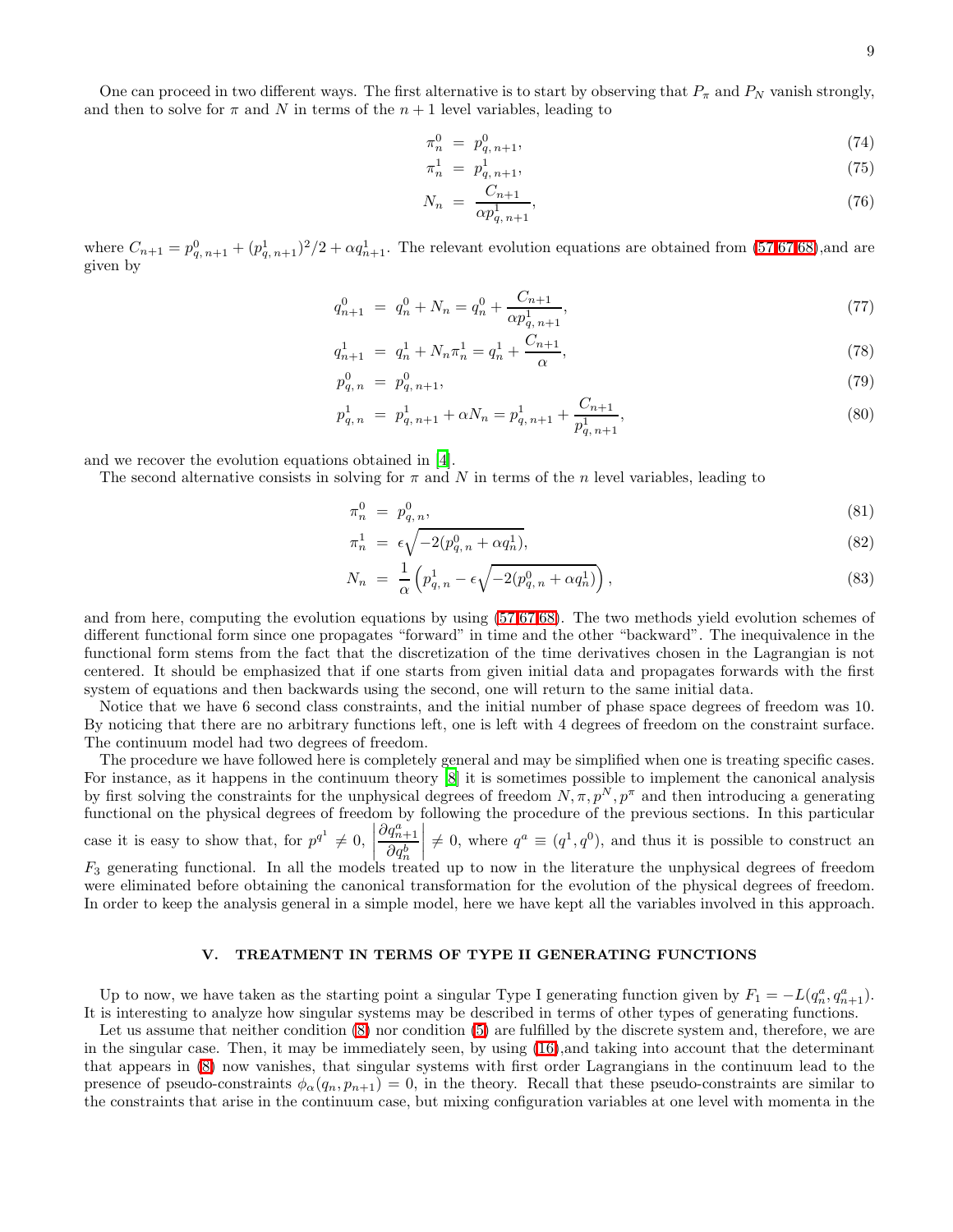next level. As in the continuum case, one can then introduce the *pseudo*-constraint surface  $S_{\phi}$  which we shall assume has well defined functions,

<span id="page-10-1"></span>
$$
\widetilde{\nabla}\phi_{\alpha} = \left(\dots \frac{\partial \phi}{\partial q_n^a} \dots, \dots \frac{\partial \phi}{\partial p_{n+1}^a} \dots\right),\tag{84}
$$

where a vector  $\tilde{\tau}$  in the tangent space of  $S_{\phi}$ ,  $T_{(q,p)}S_{\phi}$ , is such that

$$
\tilde{\tau} \cdot \tilde{\nabla} \phi_{\alpha} = 0 \quad \forall \alpha. \tag{85}
$$

Let us introduce now as before the type-2 Hamiltonian [\(12\)](#page-3-2),

$$
H_2 \equiv \sum_a p_{n+1}^a (q_{n+1}^a - q_n^a) - L(q_n, q_{n+1}), \qquad (86)
$$

<span id="page-10-0"></span>For which it is easy to see, using the pseudo-constraints, that it is a function of  $q_n, p_{n+1}$ . Let us consider now an infinitesimal variation of  $H_2$  along the pseudo-constraint surface,

$$
dH_2 = \sum_{a} \left[ (q_{n+1}^a - q_n^a) dp_{n+1}^a + \left( p_{n+1}^a - \frac{\partial L}{\partial q_{n+1}^a} \right) dq_{n+1}^a - \left( p_{n+1}^a + \frac{\partial L}{\partial q_n^a} \right) dq_n^a \right]
$$
  
= 
$$
\sum_{a} \left[ (q_{n+1}^a - q_n^a) dp_{n+1}^a - \left( p_{n+1}^a + \frac{\partial L}{\partial q_n^a} \right) dq_n^a \right],
$$
 (87)

where in the last step we used [\(6\)](#page-2-1).  $H_2$  is well defined in  $S_{\phi}$  but can be extended to the whole phase space as it is done in the case of constraints in the continuum theory. In order to obtain the canonical equation of motion we start from the identity,

$$
dH_2(q_n, p_{n+1}) = \sum_{a} \left( \frac{\partial H_2}{\partial q_n^a} dq_n^a + \frac{\partial H_2}{\partial p_{n+1}^a} dp_{n+1}^a \right), \qquad (88)
$$

and evaluating it for an infinitesimal displacement  $(dq, dp)$  in  $T_{(q,p)}S_{\phi}$ , we can use [\(87\)](#page-10-0) and the Lagrangian equations of motion [\(7\)](#page-2-1) to obtain,

$$
\sum_{a} \left[ \left( p_{n+1}^{a} - p_{n}^{a} + \frac{\partial H_2}{\partial q_n^{a}} \right) dq_n^{a} + \left( q_n^{a} - q_{n+1}^{a} + \frac{\partial H_2}{\partial p_{n+1}^{a}} \right) dp_{n+1}^{a} \right] = 0. \tag{89}
$$

Since  $(dq, dp)$  is an arbitrary tangent vector to  $S_{\phi}$ , following [\(85\)](#page-10-1) we obtain that the coefficient must be proportional to the gradient. Introducing therefore the Lagrange multipliers  $\lambda^a$  as the proportionality factors, we will end with the set of equations,

$$
q_{n+1}^a = q_n^a + \frac{\partial H_2}{\partial p_{n+1}^a} + \lambda_n^\alpha \frac{\partial \phi_\alpha}{\partial p_{n+1}^a},\tag{90}
$$

$$
p_{n+1}^a = p_n^a - \frac{\partial H_2}{\partial q_n^a} - \lambda_n^\alpha \frac{\partial \phi_\alpha}{\partial q_n^a},\tag{91}
$$

$$
\phi_{\alpha}(q_n, p_{n+1}) = 0. \tag{92}
$$

This system is similar to the continuum set of equations with the inclusion of pseudo-constraints, which have the same functional form as the continuum constraints, but involve configuration variables at level  $n$  and momenta at level  $n + 1$ , instead of n level variables. From this initial evolution equations one may follow a procedure similar to the one developed in the previous section in order to study the consistency of the (primary) constraints and pseudo-constraints.

## VI. DISCUSSION AND CONCLUSIONS

We have provided a canonical procedure for the introduction of a preserved symplectic structure in discrete constrained systems. The analogy with Dirac's procedure in the continuum is quite remarkable. It is possible to define a notion of discrete evolution that weakly preserves constraints and Poisson brackets. The distinction between first